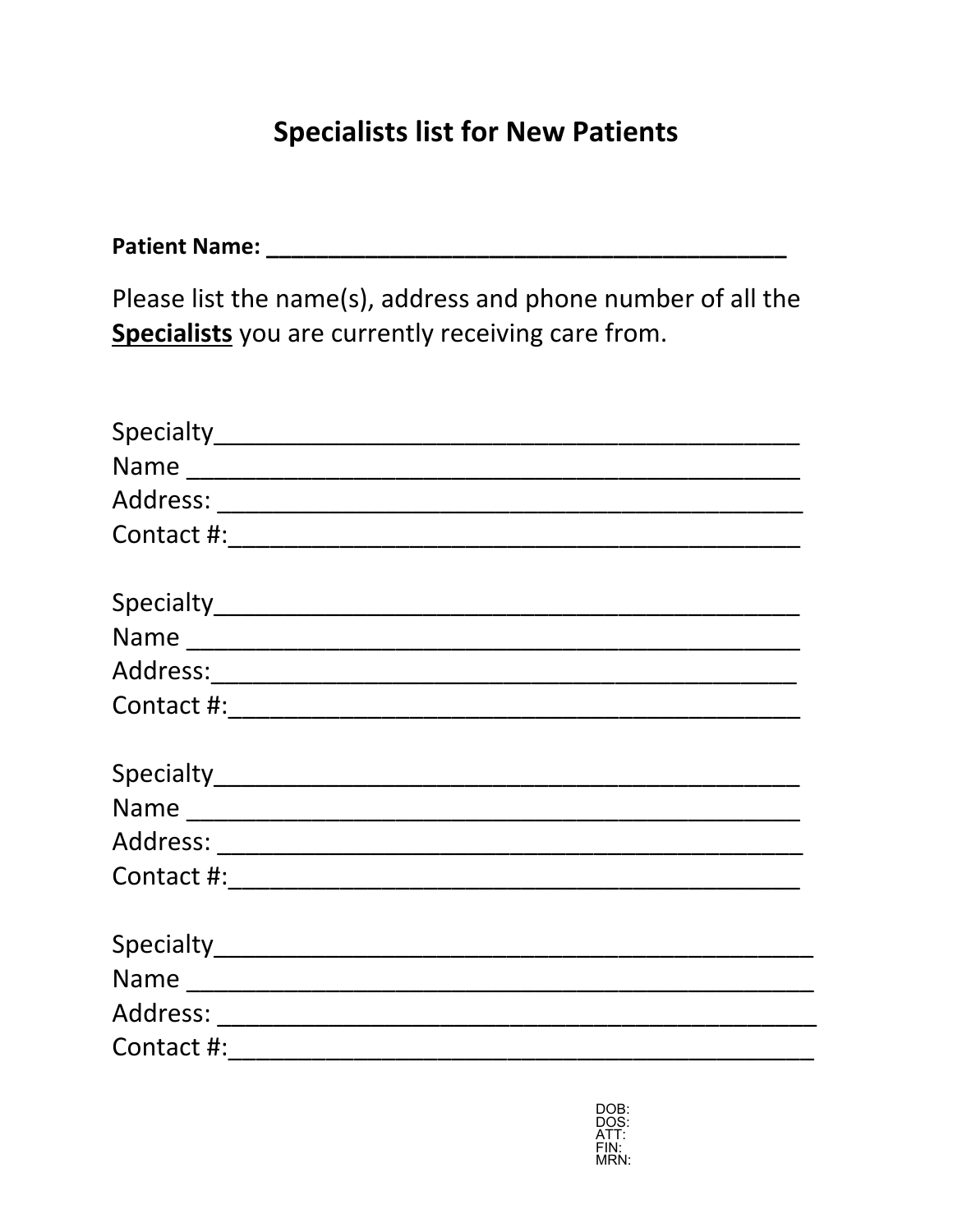

# FOLLOW UP SHEET – DR. LONGJOHN

## ALL RADIOLOGICAL STUDIES REQUIRE AUTHORIZATION

| (EXCEPT – Medicare)                                                  |
|----------------------------------------------------------------------|
| Stat: Urgent: Routine: ______                                        |
|                                                                      |
| TYPE OF INS: W/C AUTH. _______ HMO AUTH. ______ PPO PRE-CERT. ______ |
|                                                                      |
|                                                                      |
|                                                                      |
|                                                                      |
|                                                                      |
| CT SCAN 3D RECON. ___________                                        |
| MRI W/CONTRAST: NO CONTRAST:                                         |
| NOTES:                                                               |
|                                                                      |
|                                                                      |
|                                                                      |
|                                                                      |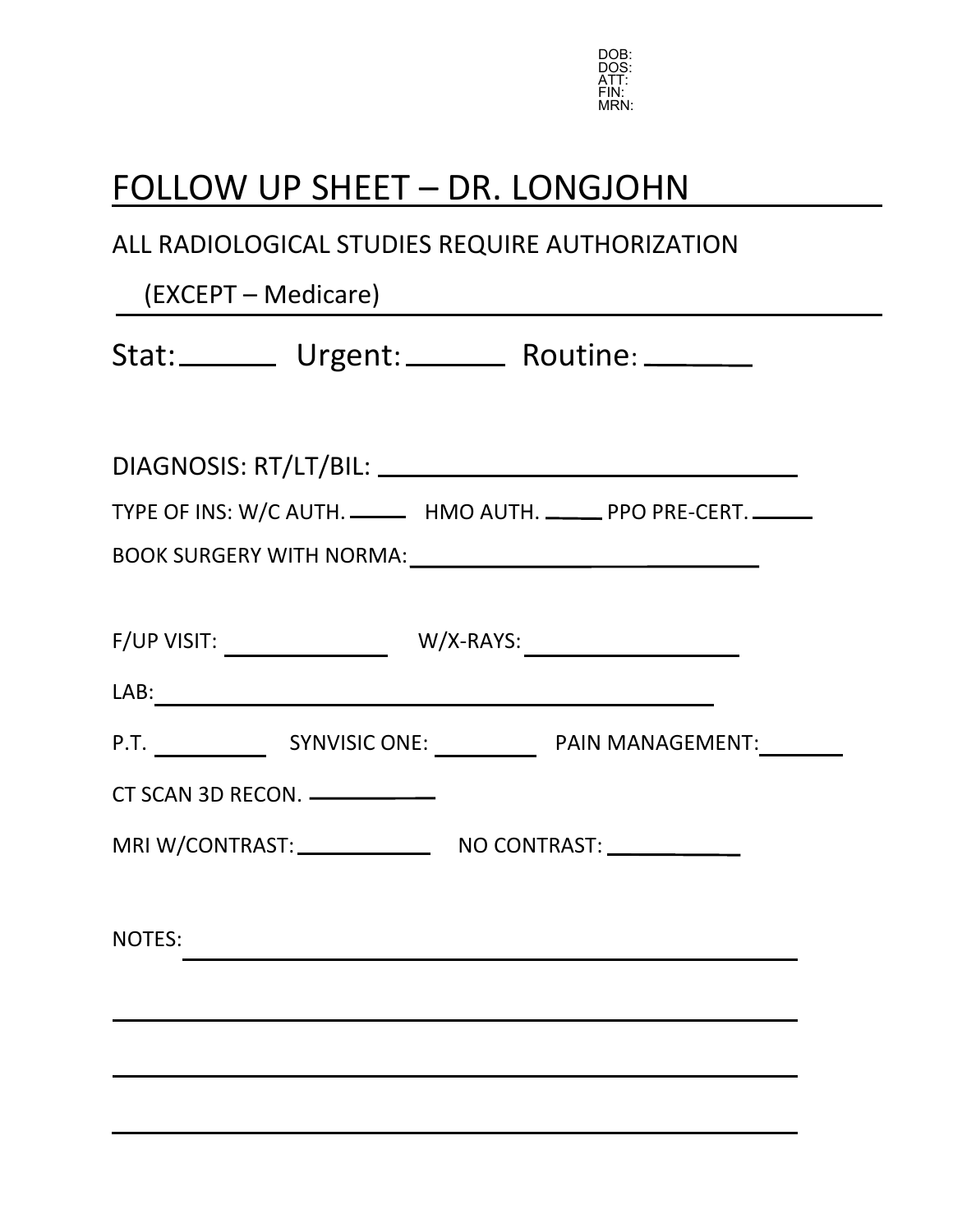

|   |             |             |                                                                                                                                         |                        |        |                                               | Date of Birth: New York Date of Birth: |                       |                                      |                        | $\Box$ M<br>$\Box$ F                             |                  |
|---|-------------|-------------|-----------------------------------------------------------------------------------------------------------------------------------------|------------------------|--------|-----------------------------------------------|----------------------------------------|-----------------------|--------------------------------------|------------------------|--------------------------------------------------|------------------|
|   |             |             | Chief Complaint: $\Box$ Right $\Box$ Left $\Box$ Both                                                                                   |                        |        |                                               |                                        | $\Box$ Hip            | $\Box$ Knee                          |                        |                                                  |                  |
|   |             |             |                                                                                                                                         |                        |        |                                               |                                        |                       |                                      |                        |                                                  |                  |
|   |             |             |                                                                                                                                         |                        |        |                                               |                                        |                       |                                      |                        |                                                  |                  |
|   |             |             | Intensity of Pain (Scale 0-10; 0=No Pain, 10=Worst Pain Imaginable): ____________                                                       |                        |        |                                               |                                        |                       |                                      |                        |                                                  |                  |
|   |             |             |                                                                                                                                         |                        |        |                                               |                                        |                       |                                      |                        |                                                  |                  |
|   |             |             | Previous Surgeries on this area: $\Box$ No $\Box$ Yes                                                                                   |                        |        |                                               |                                        |                       |                                      |                        |                                                  |                  |
|   |             |             |                                                                                                                                         |                        |        |                                               |                                        |                       |                                      |                        |                                                  |                  |
|   |             |             |                                                                                                                                         |                        |        |                                               |                                        |                       |                                      |                        |                                                  |                  |
|   |             |             | Medical History (Check all medical problems you have been or currently are being treated for):                                          |                        |        |                                               |                                        |                       |                                      |                        |                                                  |                  |
| N | Y           |             |                                                                                                                                         |                        | N<br>Y |                                               |                                        |                       | N.                                   | <b>Y</b>               |                                                  |                  |
|   |             |             | <b>High Blood Pressure</b>                                                                                                              |                        |        | Stroke                                        |                                        |                       |                                      |                        | Parkinson's Disease                              |                  |
|   |             |             | <b>Heart Disease/Heart Attack</b>                                                                                                       |                        |        |                                               | <b>Blood Clots</b>                     |                       |                                      |                        | Multiple Sclerosis                               |                  |
|   |             |             | <b>Irregular Heart Rhythm</b>                                                                                                           |                        |        | <b>Diabetes</b>                               |                                        |                       |                                      |                        | Seizure/Epilepsy                                 |                  |
|   |             |             | Peripheral Vascular Disease<br>Emphysema/COPD/Asthma                                                                                    |                        |        | Cancer<br>Ulcer                               |                                        |                       |                                      |                        | Nerve Injury<br>Hepatitis $\Box A \Box B \Box C$ |                  |
|   |             | Sleep Apnea |                                                                                                                                         |                        |        | <b>Kidney Disease</b>                         |                                        |                       |                                      |                        | Immunodeficiency Disease (HIV)                   |                  |
|   |             |             | Tuberculosis (TB)                                                                                                                       |                        |        |                                               |                                        |                       |                                      |                        | Degenerative Spine Disease Sciatica              |                  |
|   |             |             | <b>GERD Heartburn</b>                                                                                                                   |                        |        | <b>Thyroid Disease</b><br><b>Brain Injury</b> |                                        |                       |                                      | Arthritis/Osteoporosis |                                                  |                  |
|   |             |             |                                                                                                                                         |                        |        |                                               |                                        |                       |                                      |                        |                                                  |                  |
|   |             |             | Surgical History (List all other surgeries you have had):                                                                               |                        |        |                                               |                                        |                       |                                      |                        |                                                  |                  |
|   | <b>Year</b> |             |                                                                                                                                         | <b>Type of Surgery</b> |        |                                               |                                        | <b>Year</b>           |                                      |                        | <b>Type of Surgery</b>                           |                  |
|   |             |             |                                                                                                                                         |                        |        |                                               |                                        |                       |                                      |                        |                                                  |                  |
|   |             |             | List all Medications you take regularly (include non-prescription meds):                                                                |                        |        |                                               |                                        |                       |                                      |                        | See Attached List                                |                  |
|   |             |             | <b>Name &amp; Dose</b>                                                                                                                  |                        |        | <b>How Often</b>                              |                                        |                       |                                      |                        | <b>Name &amp; Dose</b>                           | <b>How Often</b> |
|   |             |             |                                                                                                                                         |                        |        |                                               |                                        |                       |                                      |                        |                                                  |                  |
|   |             |             |                                                                                                                                         |                        |        |                                               |                                        |                       |                                      |                        |                                                  |                  |
|   |             |             | <b>ORTHOPAEDIC SURGERY</b><br><b>CENTER FOR JOINT PRESERVATION &amp; REPLACEMENT</b><br><b>NEW PATIENT QUESTIONNAIRE</b><br>Page 1 of 3 |                        |        |                                               |                                        | Α<br>Ε<br>N<br>Τ<br>D | DOB:<br>DOS:<br>ATT:<br>FIN:<br>MRN: |                        |                                                  |                  |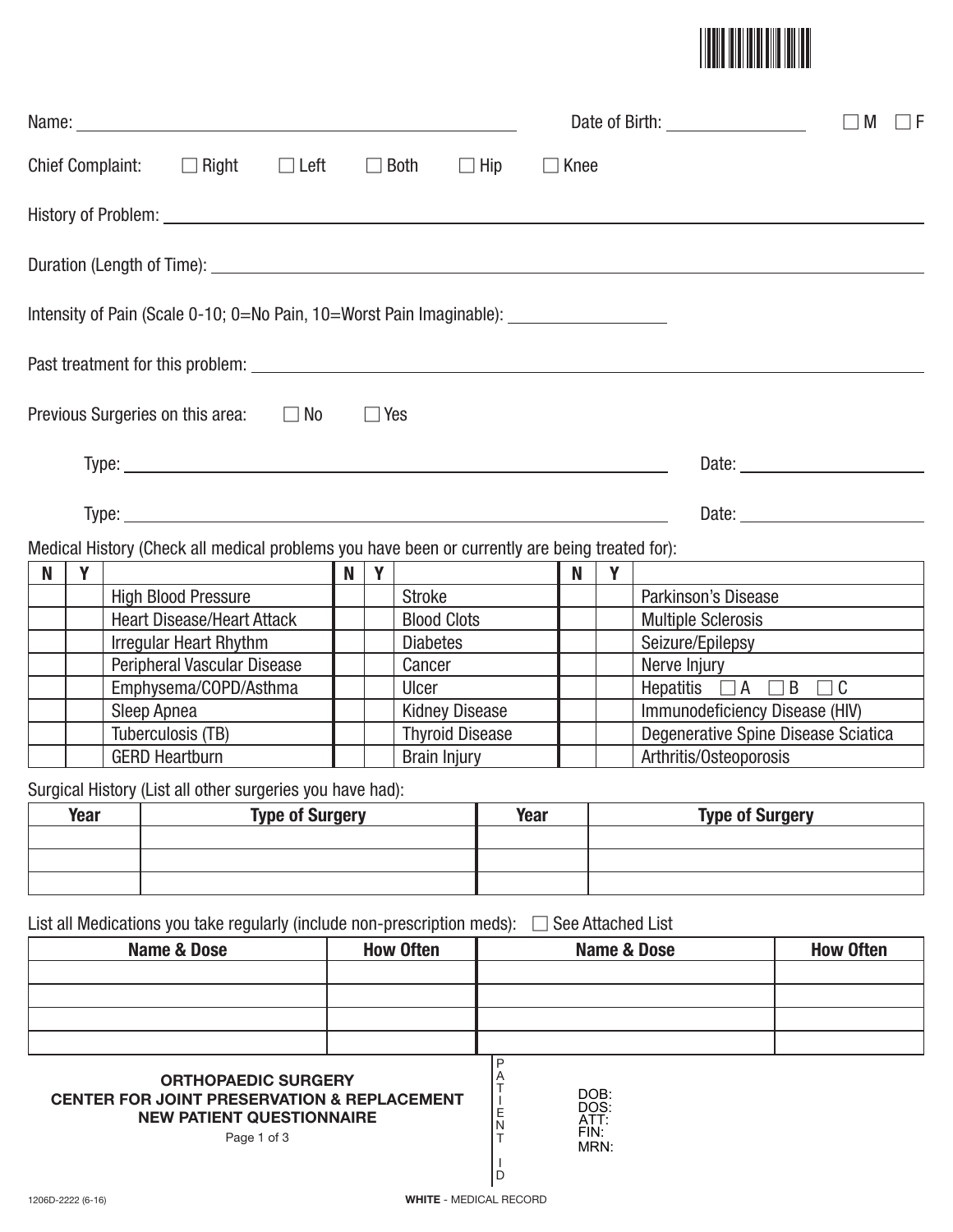Allergies:  $\Box$  No  $\Box$ If yes, please list medication and reaction to it below:

| <b>Medication</b> | <b>Reaction</b> | <b>Medication</b> | <b>Reaction</b> |
|-------------------|-----------------|-------------------|-----------------|
|                   |                 |                   |                 |
|                   |                 |                   |                 |

Complications (Check and explain any complications you have had after any of your surgeries):

| Infection:           | Pneumonia:              |
|----------------------|-------------------------|
| Bleeding:            | Lung Problems:          |
| <b>Blood Clot:</b>   | Severe Nausea/Vomiting: |
| Anesthesia Reaction: | Other:                  |

Social History:

| Occupation: experience of the state of the state of the state of the state of the state of the state of the state of the state of the state of the state of the state of the state of the state of the state of the state of t |                                  | $\Box$ Full Time $\Box$ Part $\Box$ Retired |
|--------------------------------------------------------------------------------------------------------------------------------------------------------------------------------------------------------------------------------|----------------------------------|---------------------------------------------|
| Do you drink alcohol? $\Box$ No $\Box$ Yes If yes, how much? $\Box$ 1-5 $\Box$ 6-10 $\Box$ 11-15 $\Box$ 16-20 $\Box$ 20 or more drinks/week                                                                                    |                                  |                                             |
| Do you currently smoke? $\Box$ No $\Box$ Yes                                                                                                                                                                                   |                                  |                                             |
| Did you ever smoke? $\Box$ No $\Box$ Yes                                                                                                                                                                                       | If yes, number of packs per day: | For ______ years Year quit: ______          |
| History of Substance Abuse? □ No □ Yes If yes, what substance: __________________                                                                                                                                              |                                  |                                             |

#### Review of Symptoms (Check any recent/current problems, check symptoms or write in other):

| N | <b>System</b>             | <b>Symptoms/Problems</b>                                                    | <b>Other</b> |
|---|---------------------------|-----------------------------------------------------------------------------|--------------|
|   | General                   | Fever, □ Unexplained Weight Loss/Gain, □ Weakness                           |              |
|   | Eyes/Vision               | Glasses, $\Box$ Blurred, $\Box$ Double, $\Box$ Dry Eyes                     |              |
|   | Ears, Nose, Throat, Mouth | $\Box$ Vertigo, $\Box$ Sinusitis, $\Box$ Hoarseness, $\Box$ Loss of Hearing |              |
|   | Heart                     | Chest Pain, $\Box$ Murmurs, $\Box$ Palpitations, $\Box$ Irregular Rhythm    |              |
|   | Lung                      | Short of Breath, $\Box$ Asthma, $\Box$ Cough, $\Box$ Wheezing               |              |
|   | Circulation               | Blood Clots, $\Box$ Swelling, $\Box$ Claudication, $\Box$ Varicosities      |              |
|   | <b>Digestive Tract</b>    | Diarrhea, $\Box$ Constipation, $\Box$ Ulcers, $\Box$ GERD, $\Box$ Pain      |              |
|   | Kidney/Urinary            | Stones, $\Box$ Burning, $\Box$ Itching, $\Box$ Bleeding                     |              |
|   | Skin/Breast               | Rash, Lump, $\Box$ Itching, $\Box$ Hair or Nails Change                     |              |
|   | Endocrine                 | Excess Thirst, □ Decreased Energy, □ Diabetes                               |              |
|   | Neurologic                | Balance, $\Box$ Numbness/Tingling, $\Box$ Seizure, $\Box$ Tremor            |              |
|   | Psychiatric               | Depressions, $\Box$ Anxiety, $\Box$ Sleep Disorder                          |              |
|   | Blood/Lymph               | Bleeding Problems, $\Box$ Easy Bruising, $\Box$ Transfusion                 |              |
|   | Musculoskeletal           | Fracture, $\Box$ Arthritis, $\Box$ Motion Loss, $\Box$ Cramps/Spasms        |              |

#### **ORTHOPAEDIC SURGERY CENTER FOR JOINT PRESERVATION & REPLACEMENT NEW PATIENT QUESTIONNAIRE**

Page 2 of 3

P A T I E N T I D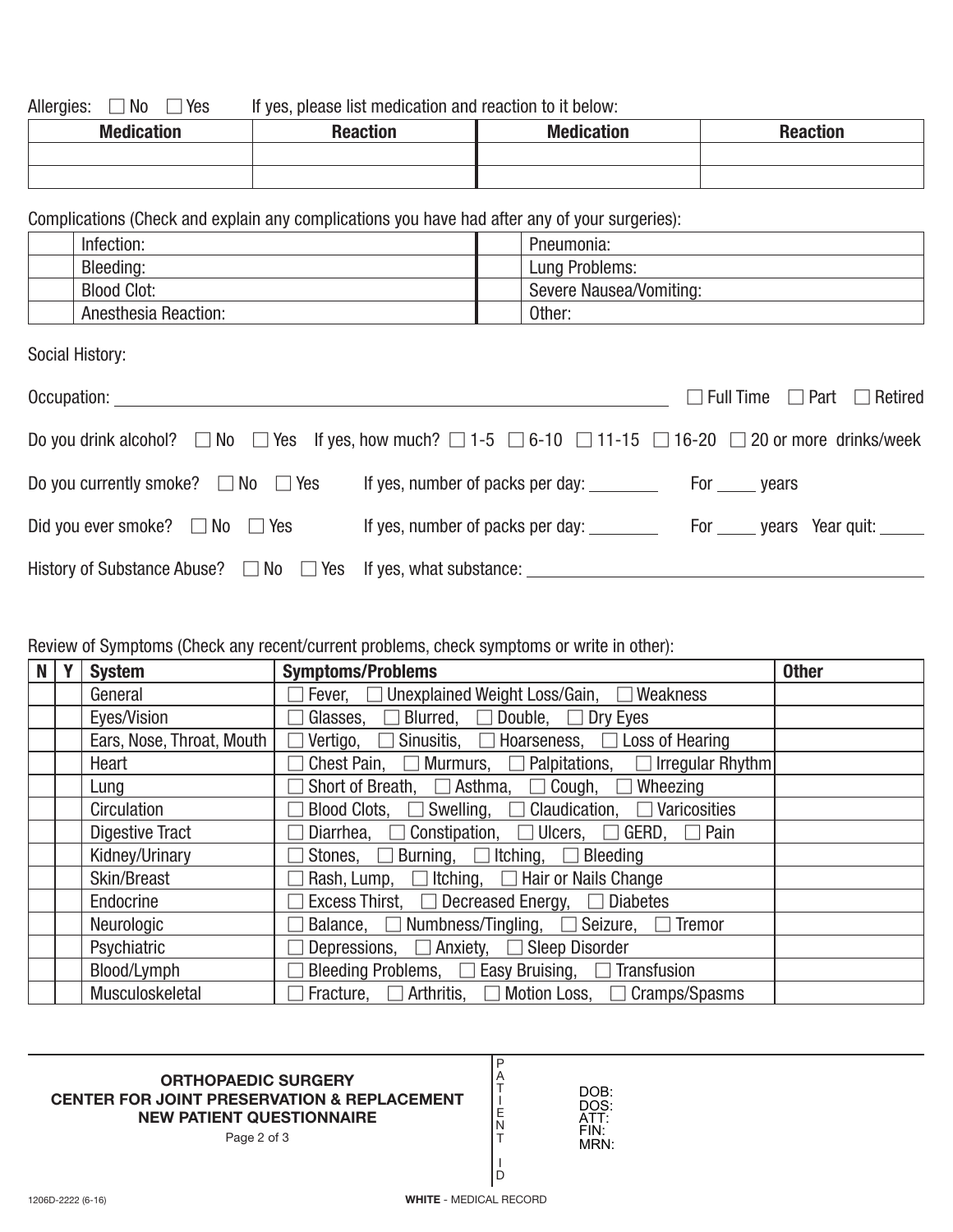Family History (Mark any conditions that your parents or siblings have or have had by indicating the family member  $[M = mother, F = Father, B = Brother, S = Sister]$  after the conditions):

| <b>High Blood Pressure:</b>       | Asthma:                 | Cancer:         |
|-----------------------------------|-------------------------|-----------------|
| <b>Heart Attack:</b>              | Lung Disease:           | Stroke:         |
| <b>Coronary Artery Disease:</b>   | Tuberculosis:           | Diabetes:       |
| <b>Heart Valve Disease:</b>       | <b>Thyroid Disease:</b> | Kidney Disease: |
| Irregular Heart Rhythm:           | <b>Blood Clots:</b>     | Arthritis:      |
| Peripheral Vascular Disease:      | Seizures:               | Osteoporosis:   |
| Hepatitis: $\Box A \Box B \Box C$ | Immunodeficiency:       | Other:          |

I certify that the foregoing statements are true to the best of my knowledge.

| <b>Vital Signs:</b> |                                                                                                                                                                        |                          |                              |                                                                     |
|---------------------|------------------------------------------------------------------------------------------------------------------------------------------------------------------------|--------------------------|------------------------------|---------------------------------------------------------------------|
|                     |                                                                                                                                                                        |                          |                              | Temp: BP: BP: HR: RR: RR: Pain: Height: Weight: Weight: BMI: _ BMI: |
|                     | Narcotics Use Question for Patients Completing Questionnaire:<br>Has it been more than 90 days since the patient's last use of chronic narcotics? $\Box$ No $\Box$ Yes |                          |                              |                                                                     |
|                     |                                                                                                                                                                        |                          |                              |                                                                     |
|                     |                                                                                                                                                                        |                          |                              |                                                                     |
|                     |                                                                                                                                                                        |                          |                              |                                                                     |
|                     |                                                                                                                                                                        | P.                       |                              |                                                                     |
|                     | <b>ORTHOPAEDIC SURGERY</b><br><b>CENTER FOR JOINT PRESERVATION &amp; REPLACEMENT</b><br><b>NEW PATIENT QUESTIONNAIRE</b><br>$D_{\alpha\alpha\alpha}$                   | A<br>$T_{L}$<br>$E$<br>N | DOB:<br>DOS:<br>ATT:<br>FIN: |                                                                     |

N T I D

MRN: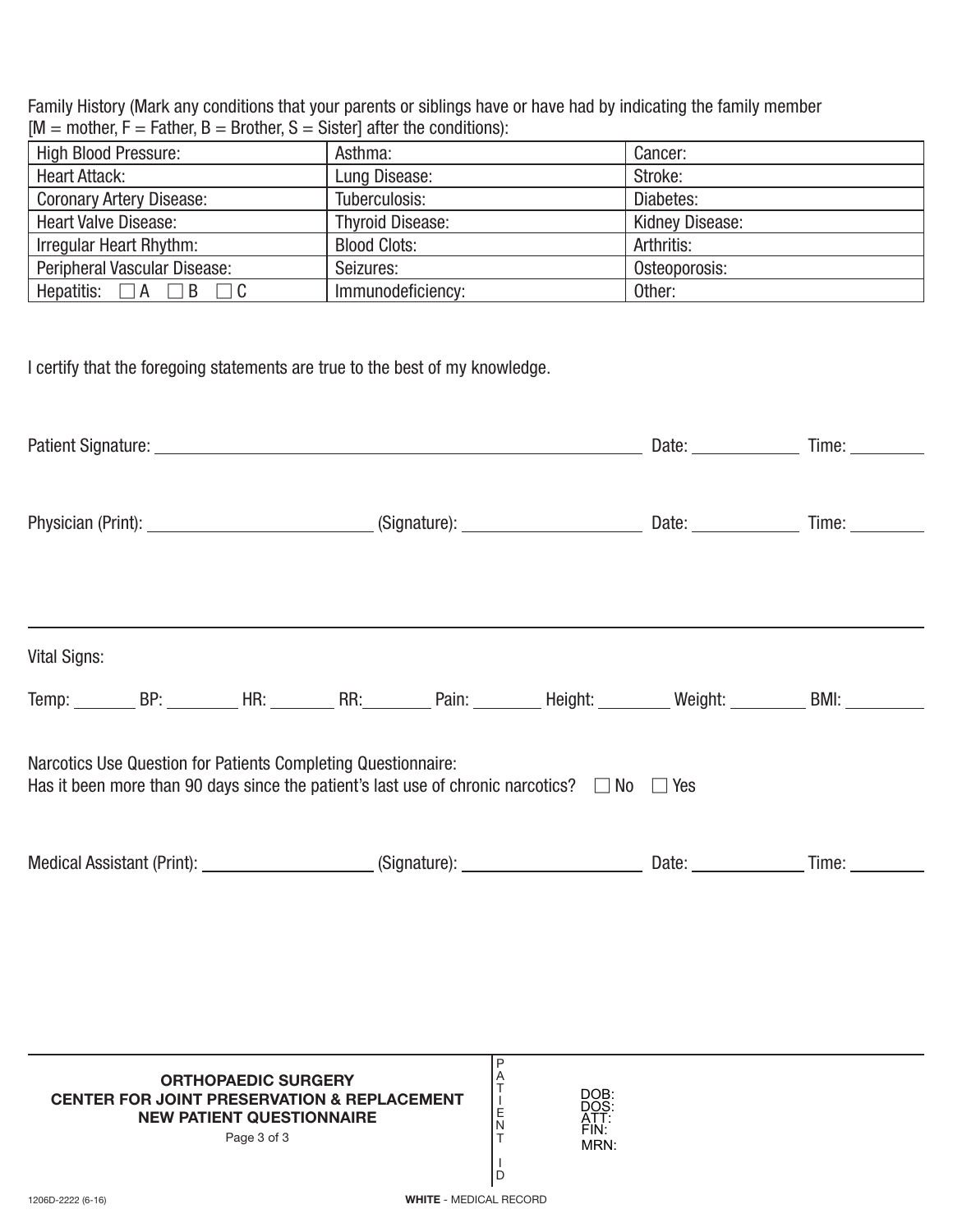## **Donald B. Longjohn, M.D.**

USC Department of Orthopaedic Surgery Center for Arthritis and Joint Replacement Surgery



#### **Patient Medical Health Surgery**

| Referring Physician/Individual/Orthopaedic Surgeon (Circle One) _________________   |                                         |                                                                  |                                          |                       |  |  |  |  |  |  |
|-------------------------------------------------------------------------------------|-----------------------------------------|------------------------------------------------------------------|------------------------------------------|-----------------------|--|--|--|--|--|--|
|                                                                                     |                                         |                                                                  |                                          |                       |  |  |  |  |  |  |
|                                                                                     |                                         |                                                                  |                                          |                       |  |  |  |  |  |  |
| Would you like correspondence sent to the above person? $\Box$ Yes $\Box$ No        |                                         |                                                                  |                                          |                       |  |  |  |  |  |  |
|                                                                                     | Reason for Visit (Check all that apply) |                                                                  |                                          |                       |  |  |  |  |  |  |
| Hip Pain                                                                            | $\Box$ Right                            | $\Box$ Left                                                      | $\Box$ Both                              |                       |  |  |  |  |  |  |
| Groin pain                                                                          | $\Box$ Right                            | $\Box$ Left                                                      | $\Box$ Both                              |                       |  |  |  |  |  |  |
| Thigh pain                                                                          | $\Box$ Right                            | $\Box$ Left                                                      | $\Box$ Both                              |                       |  |  |  |  |  |  |
| Knee pain                                                                           | $\Box$ Right                            | $\Box$ Left                                                      | $\square$ Both                           |                       |  |  |  |  |  |  |
| Neck/Back Pain                                                                      | $\Box$ Neck                             | $\Box$ Mid Back                                                  | □ Low Back                               |                       |  |  |  |  |  |  |
| Shoulder pain                                                                       | $\Box$ Right                            | $\Box$ Left                                                      | $\Box$ Both                              |                       |  |  |  |  |  |  |
| Duration of Pain/Symptoms                                                           |                                         |                                                                  |                                          |                       |  |  |  |  |  |  |
| $\square$ Days                                                                      | $\square$ Weeks                         | $\Box$ Months                                                    | $\Box$ Years                             |                       |  |  |  |  |  |  |
| Onset of Pain                                                                       |                                         |                                                                  |                                          |                       |  |  |  |  |  |  |
| $\square$ Spontaneous                                                               | $\Box$ Gradual                          | $\Box$ Traumatic                                                 |                                          |                       |  |  |  |  |  |  |
| Pain Level (choose one)                                                             |                                         |                                                                  |                                          |                       |  |  |  |  |  |  |
| $\Box$ No pain                                                                      |                                         |                                                                  |                                          |                       |  |  |  |  |  |  |
| □Mild/Occasional; does not compromise activities; occurs after periods of increased |                                         |                                                                  |                                          |                       |  |  |  |  |  |  |
| activity                                                                            |                                         |                                                                  |                                          |                       |  |  |  |  |  |  |
| $\Box$ Mild with stair climbing                                                     |                                         |                                                                  |                                          |                       |  |  |  |  |  |  |
| $\Box$ Mild with all walking and stair climbing                                     |                                         |                                                                  |                                          |                       |  |  |  |  |  |  |
| $\Box$ Moderately severe pain, but occasional; forces concessions in daily living;  |                                         |                                                                  |                                          |                       |  |  |  |  |  |  |
|                                                                                     |                                         | Requires Tylenol #3, Vicodin, Lortab, Advil, Celebrex, or Vioxx. |                                          |                       |  |  |  |  |  |  |
| Moderately severe; continuous pain                                                  |                                         |                                                                  |                                          |                       |  |  |  |  |  |  |
| $\Box$ Severe pain; serious limitations and disabling                               |                                         |                                                                  |                                          |                       |  |  |  |  |  |  |
| $\square$ Severe pain; serious limitations and disabling                            |                                         |                                                                  |                                          |                       |  |  |  |  |  |  |
| Do you have trouble sleeping because of your pain?                                  |                                         |                                                                  |                                          |                       |  |  |  |  |  |  |
| $\Box$ Never                                                                        | $\Box$ Occasionally                     | $\Box$ Every Night                                               |                                          |                       |  |  |  |  |  |  |
|                                                                                     |                                         |                                                                  |                                          |                       |  |  |  |  |  |  |
| Do you feel that you limp?                                                          |                                         |                                                                  |                                          |                       |  |  |  |  |  |  |
| $\Box$ No Limp                                                                      | $\Box$ Moderate Limp                    | $\Box$ Unable to walk                                            |                                          |                       |  |  |  |  |  |  |
| Do you use any assistive devices (cane, crutches, or walker)?                       |                                         |                                                                  |                                          |                       |  |  |  |  |  |  |
| $\Box$ None                                                                         | $\Box$ 1 cane for long walks            |                                                                  | $\Box$ 1 cane at all times $\Box$ Walker |                       |  |  |  |  |  |  |
| $\square$ 2 canes                                                                   | $\Box$ 1 crutch                         | $\square$ 2 crutches                                             |                                          | $\Box$ Unable to walk |  |  |  |  |  |  |
|                                                                                     |                                         |                                                                  |                                          |                       |  |  |  |  |  |  |

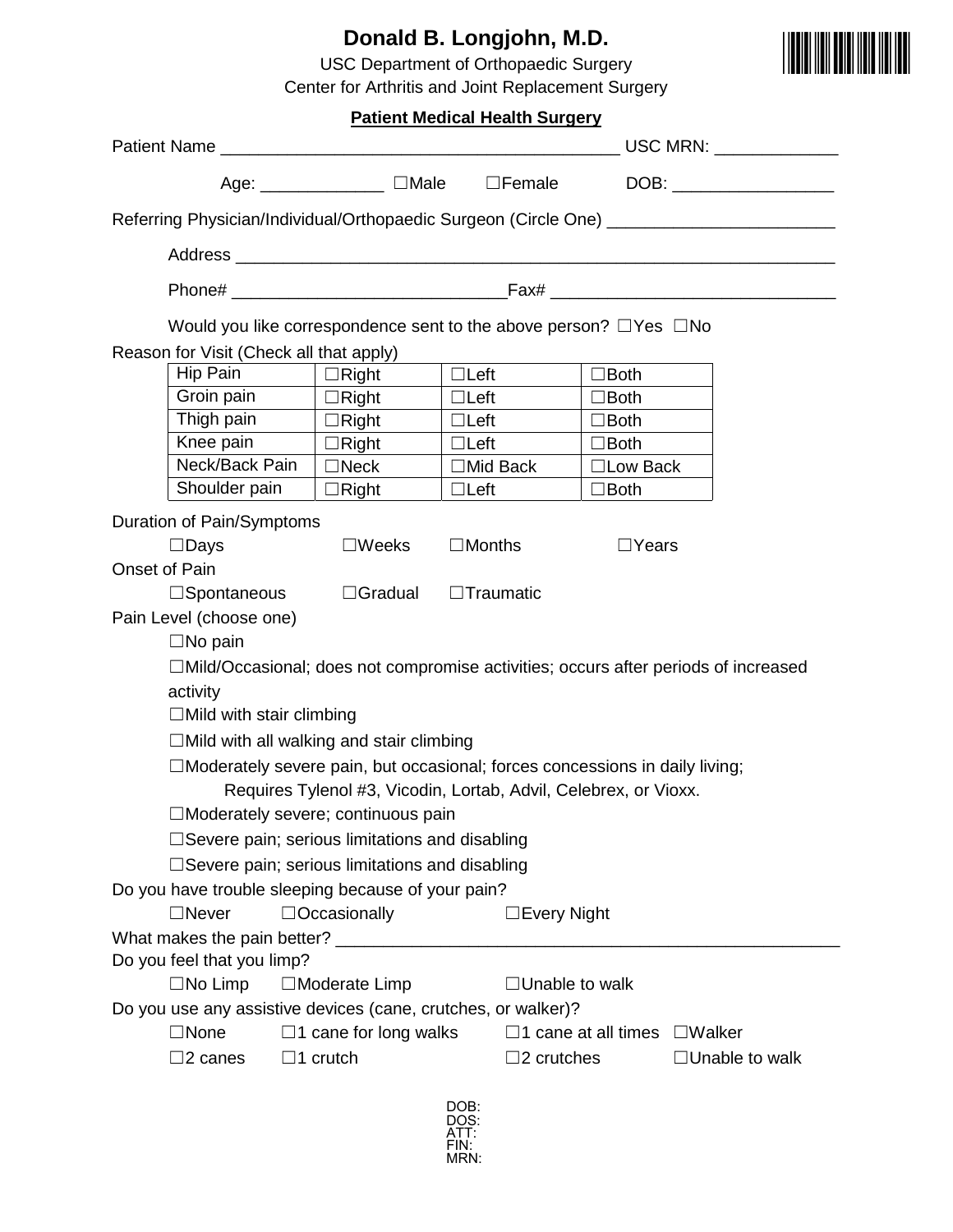

| How far can you walk before your pain stops you?                          |                           |                                         |                                      |                  |  |  |  |
|---------------------------------------------------------------------------|---------------------------|-----------------------------------------|--------------------------------------|------------------|--|--|--|
| $\Box$ Unlimited walking                                                  |                           | $\Box$ less than 2 blocks               |                                      |                  |  |  |  |
| $\Box$ More than 10 blocks/30min                                          |                           | $\Box$ indoor only                      |                                      |                  |  |  |  |
| $\square$ 2-10 blocks/15min                                               |                           | $\Box$ unable to walk                   |                                      |                  |  |  |  |
| Do you have any difficult walking stairs?                                 |                           |                                         |                                      |                  |  |  |  |
| $\Box$ No difficulty. No need for banister. Reciprocal stairs             |                           |                                         |                                      |                  |  |  |  |
| $\Box$ Normal up, difficulty going down                                   |                           |                                         |                                      |                  |  |  |  |
| $\Box$ Reciprocal stairs (one after another) but nee bannister up or down |                           |                                         |                                      |                  |  |  |  |
| $\Box$ Much difficulty. One stair at a time and need bannister.           |                           |                                         |                                      |                  |  |  |  |
| $\Box$ Unable to walk stairs                                              |                           |                                         |                                      |                  |  |  |  |
| Are you able to put on sock and shoes and tie shoes?                      |                           |                                         |                                      |                  |  |  |  |
| $\square$ With ease                                                       | $\square$ With difficulty |                                         | $\Box$ need help, unable to do alone |                  |  |  |  |
| How long can you sit comfortably?                                         |                           |                                         |                                      |                  |  |  |  |
| $\Box$ 1 hour in any chair                                                |                           | $\Box$ less than 1 hour in raised chair | ∃unable                              |                  |  |  |  |
| What is your usual mode of transportation?                                |                           |                                         |                                      |                  |  |  |  |
| $\square$ Personal car                                                    | ⊟van                      | $\Box$ city bus                         | ⊟medi van                            | $\Box$ ambulance |  |  |  |
|                                                                           |                           |                                         |                                      |                  |  |  |  |
|                                                                           |                           |                                         |                                      |                  |  |  |  |
|                                                                           |                           |                                         |                                      |                  |  |  |  |
|                                                                           |                           |                                         |                                      |                  |  |  |  |

#### **MEDICAL HISTORY**

| $\Box$ Problems with anesthesia             | $\Box$ Diabetes             |
|---------------------------------------------|-----------------------------|
| $\Box$ History of bleeding disorders        | □Stroke/TIA's               |
| $\Box$ High blood pressure/hypertension     | $\Box$ Hypothyroidism       |
| □Heart attack/MI/Coronary artery disease    | $\Box$ Osteoporosis         |
| $\Box$ Blood clots in legs or lungs         | $\Box$ Hepatitis A, B, or C |
| □ Cancer – Breast, Lung, Prostate, or Colon | ΠHIV                        |

#### **SURGICAL HISTORY**

Please list dates of procedures, type of procedure, surgeon, and hospital where surgery was performed.

|    | 1. <u>_________________________________</u> |
|----|---------------------------------------------|
|    |                                             |
|    |                                             |
|    |                                             |
| 5. |                                             |
|    |                                             |

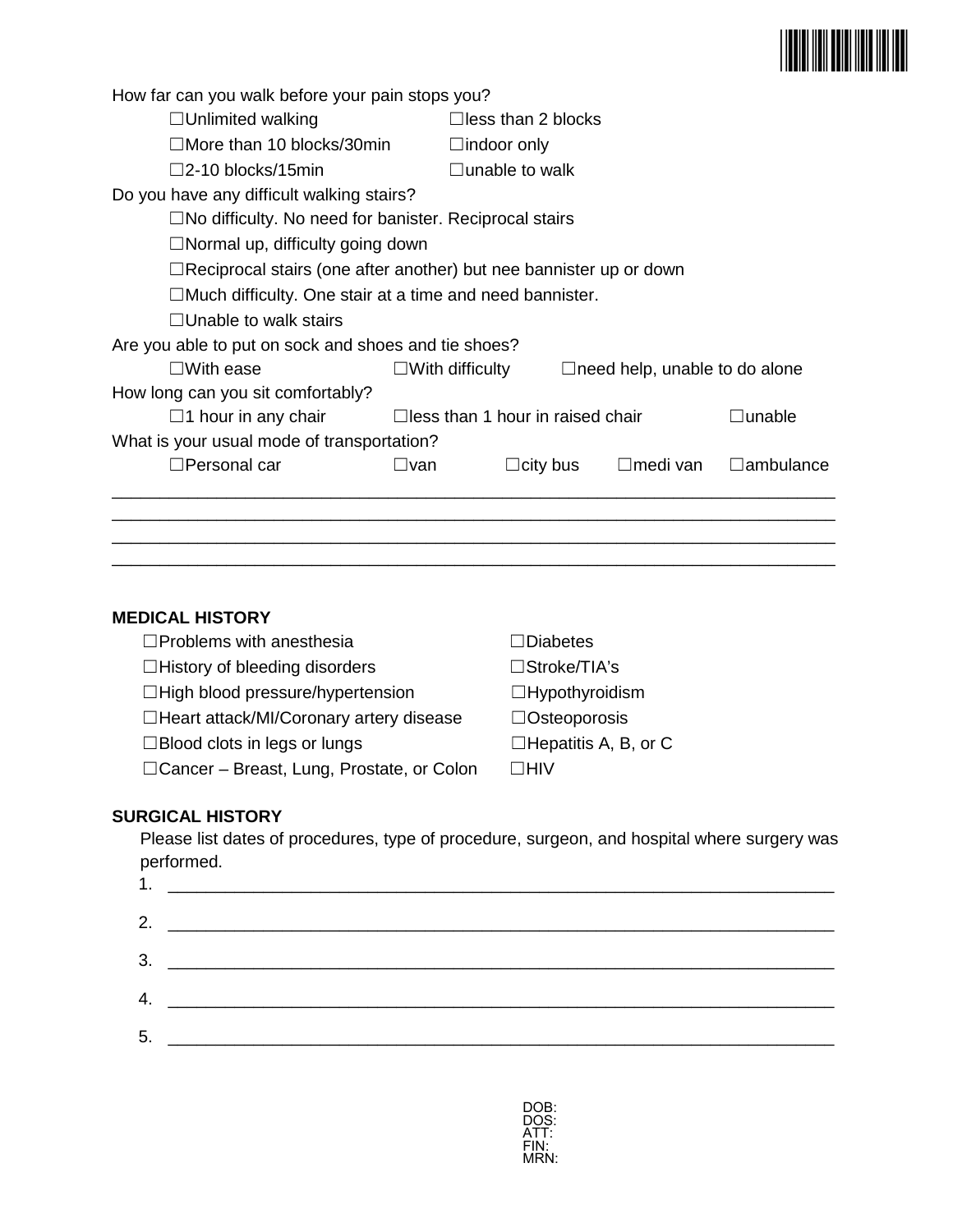| <b>MEDICATIONS</b>    |                              | $\Box$ None                                                                                                                                                                                                                                                                                                                                    |                                                                      |                   |                                                                                                      |                 |  |
|-----------------------|------------------------------|------------------------------------------------------------------------------------------------------------------------------------------------------------------------------------------------------------------------------------------------------------------------------------------------------------------------------------------------|----------------------------------------------------------------------|-------------------|------------------------------------------------------------------------------------------------------|-----------------|--|
|                       | Medicine                     | Dose                                                                                                                                                                                                                                                                                                                                           | Frequency                                                            |                   | Please list all medications with dose and frequency and reason for medication<br><b>Reason Taken</b> |                 |  |
|                       |                              |                                                                                                                                                                                                                                                                                                                                                |                                                                      |                   |                                                                                                      |                 |  |
|                       |                              |                                                                                                                                                                                                                                                                                                                                                |                                                                      |                   |                                                                                                      |                 |  |
|                       |                              |                                                                                                                                                                                                                                                                                                                                                |                                                                      |                   |                                                                                                      |                 |  |
|                       |                              |                                                                                                                                                                                                                                                                                                                                                |                                                                      |                   |                                                                                                      |                 |  |
|                       |                              |                                                                                                                                                                                                                                                                                                                                                |                                                                      |                   |                                                                                                      |                 |  |
| <b>ALLERGIES</b>      | $\Box$ None                  | $\Box$ Penicillin                                                                                                                                                                                                                                                                                                                              | $\Box$ Sulfa drugs                                                   |                   | $\Box$ Other                                                                                         |                 |  |
| <b>OCCUPATION</b>     |                              |                                                                                                                                                                                                                                                                                                                                                |                                                                      | $\square$ Working | $\Box$ Retired                                                                                       | $\Box$ Disabled |  |
| <b>MARITAL STATUS</b> |                              |                                                                                                                                                                                                                                                                                                                                                |                                                                      |                   |                                                                                                      |                 |  |
|                       | $\Box$ Single                |                                                                                                                                                                                                                                                                                                                                                | $\Box$ Divorced                                                      |                   |                                                                                                      |                 |  |
|                       | $\Box$ Married               |                                                                                                                                                                                                                                                                                                                                                | $\square$ Widowed                                                    |                   |                                                                                                      |                 |  |
|                       | $\Box$ Separated             |                                                                                                                                                                                                                                                                                                                                                | □Lives Alone                                                         |                   |                                                                                                      |                 |  |
|                       |                              | <b>SMOKING/ALCOHOL CONSUMPTION</b>                                                                                                                                                                                                                                                                                                             |                                                                      |                   |                                                                                                      |                 |  |
|                       |                              | □Smokes, ________________ppd                                                                                                                                                                                                                                                                                                                   |                                                                      |                   |                                                                                                      |                 |  |
|                       |                              |                                                                                                                                                                                                                                                                                                                                                | □Alcohol, ________________drinks/day, ___________________drinks/week |                   |                                                                                                      |                 |  |
|                       | $\Box$ None                  |                                                                                                                                                                                                                                                                                                                                                |                                                                      |                   |                                                                                                      |                 |  |
|                       | <b>FAMILY HEALTH HISTORY</b> |                                                                                                                                                                                                                                                                                                                                                |                                                                      |                   |                                                                                                      |                 |  |
| Father                | $\Box$ Living                |                                                                                                                                                                                                                                                                                                                                                | $\Box$ Deceased                                                      |                   |                                                                                                      |                 |  |
|                       |                              | _____Age                                                                                                                                                                                                                                                                                                                                       |                                                                      |                   |                                                                                                      |                 |  |
| Mother                | $\Box$ Living                |                                                                                                                                                                                                                                                                                                                                                | $\Box$ Deceased                                                      |                   |                                                                                                      |                 |  |
|                       |                              | $\rule{1em}{0.15mm} \begin{picture}(180,10) \put(0,0){\dashbox{0.5}(10.15) \put(0,0){\dashbox{0.5}(10.15) \put(0,0){\dashbox{0.5}(10.15) \put(0,0){\dashbox{0.5}(10.15) \put(0,0){\dashbox{0.5}(10.15) \put(0,0){\dashbox{0.5}(10.15) \put(0,0){\dashbox{0.5}(10.15) \put(0,0){\dashbox{0.5}(10.15) \put(0,0){\dashbox{0.5}(10.15) \put(0,0){$ |                                                                      |                   |                                                                                                      |                 |  |
| Siblings              | $\Box$ Living                |                                                                                                                                                                                                                                                                                                                                                | $\Box$ Deceased                                                      |                   |                                                                                                      |                 |  |
|                       |                              |                                                                                                                                                                                                                                                                                                                                                |                                                                      |                   |                                                                                                      |                 |  |
|                       |                              | ______Age                                                                                                                                                                                                                                                                                                                                      |                                                                      |                   |                                                                                                      |                 |  |
| Siblings              | $\Box$ Living                |                                                                                                                                                                                                                                                                                                                                                | $\Box$ Deceased                                                      |                   |                                                                                                      |                 |  |
|                       |                              | ______Age                                                                                                                                                                                                                                                                                                                                      |                                                                      |                   |                                                                                                      |                 |  |

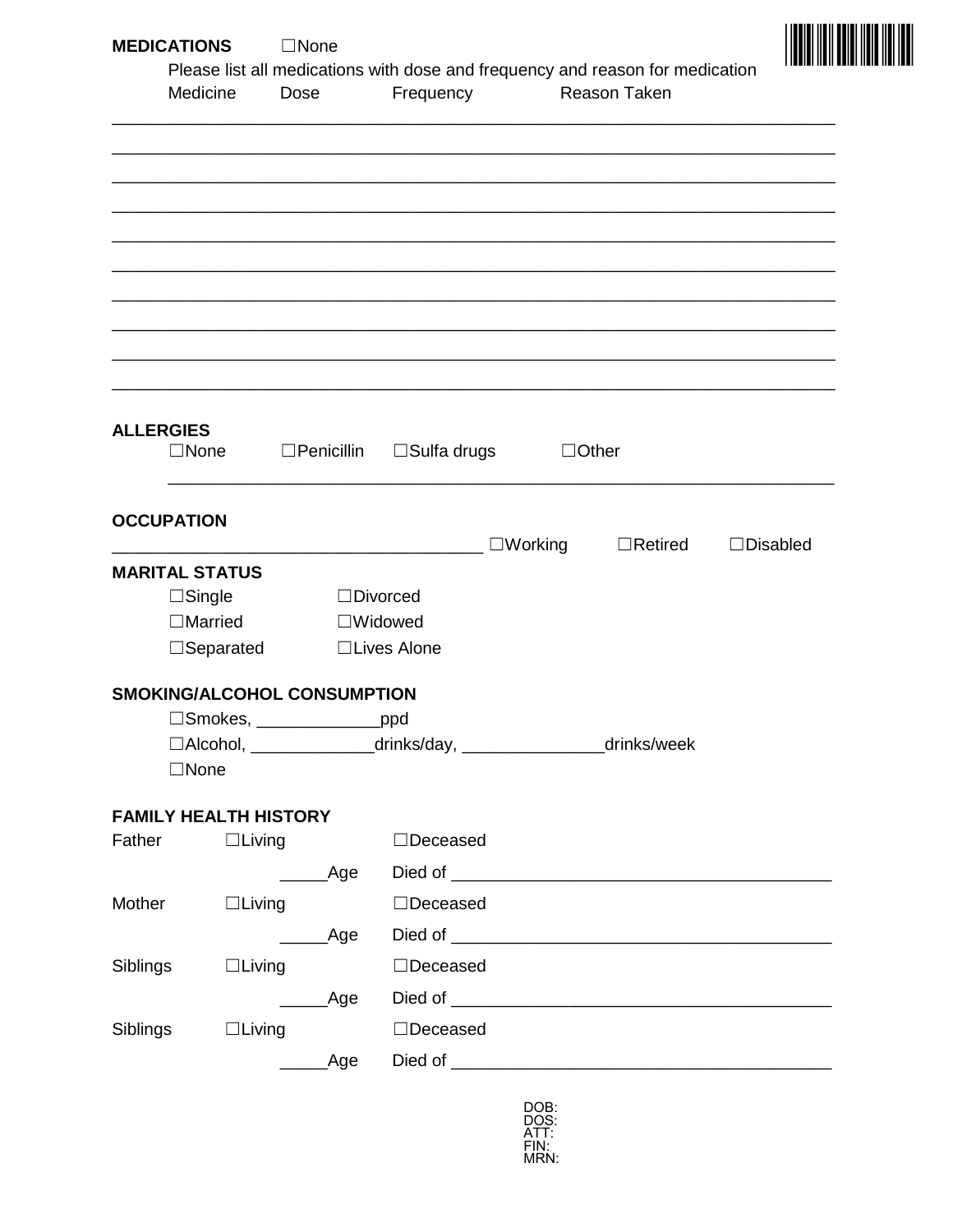#### **REVIEW OF SYSTEMS**

Do you have any of the following symptoms, please check all that apply

|                      | General health<br>$\Box$ Persistent Fever<br>$\Box$ Nausea                              | $\Box$ Chills<br>$\Box$ Vomiting |                                                           | $\Box$ Fatigue      | $\square$ Weight Gain                       | $\square$ Weight Loss                             |
|----------------------|-----------------------------------------------------------------------------------------|----------------------------------|-----------------------------------------------------------|---------------------|---------------------------------------------|---------------------------------------------------|
|                      | Head/Ears/Throat<br>$\Box$ Normal<br>$\Box$ Headaches                                   | $\Box$ Glaucoma                  | $\Box$ Hearing Aids                                       | $\Box$ Cataracts    | □Dental Problems                            | $\Box$ Sinusitis                                  |
|                      | Pulmonary/Lungs<br>$\Box$ Normal<br>$\Box$ Asthma                                       | $\Box$ COPD                      | $\Box$ Shortness of breath                                |                     |                                             | □Comments______________________                   |
|                      | Cardiovascular/Heart<br>$\Box$ Normal<br>$\Box$ Chest pain at rest $\Box$ palpitations  |                                  | $\Box$ Chest pain with activity                           | $\Box$ Comments     | prior heart surgery                         | <u> 1989 - Johann Barbara, martxa alemaniar a</u> |
| Neurologic           | $\Box$ Normal<br>$\Box$ Stroke                                                          | $\Box$ TIA<br>$\Box$ Tremor      |                                                           |                     | $\Box$ Seizures                             | $\Box$ Numbness in hands or feet                  |
|                      | Gastrointestinal<br>$\Box$ Normal<br>$\Box$ Heartburn<br>$\Box$ Reflux                  | $\Box$ Ulcers<br>$\Box$ Bleeding | $\Box$ Adverse reactions to NSAID's                       |                     |                                             |                                                   |
| <b>Urinary Tract</b> | $\Box$ Normal<br>□ Pain with voiding (dysuria) □ Prostate cancer<br>$\Box$ Incontinence |                                  | $\Box$ Urinary frequency (at night)<br>$\Box$ BPH         |                     |                                             |                                                   |
|                      | Hematology/Lymph nodes<br>□Anemia                                                       |                                  |                                                           |                     | □Bleeding/Clotting disorders □Swollen Nodes |                                                   |
| Endocrine            | $\Box$ Diabetes                                                                         |                                  | $\Box$ Hypothyroidism                                     |                     | $\Box$ Hyperthyroidism                      |                                                   |
|                      | Musculoskeletal<br>$\Box$ Can uses assist devices<br>$\Box$ Neck or back pain           |                                  | □ Perceived leg length difference<br>$\Box$ right shorter |                     | $\Box$ left shorter                         |                                                   |
| Skin                 | $\Box$ Normal                                                                           | $\Box$ Rashes                    |                                                           | $\square$ Psoriasis |                                             |                                                   |
| Psychiatric          | $\Box$ Depression                                                                       |                                  |                                                           |                     | DOB:<br>DOS:<br>ATT:<br>FIN:<br>MRN:        |                                                   |

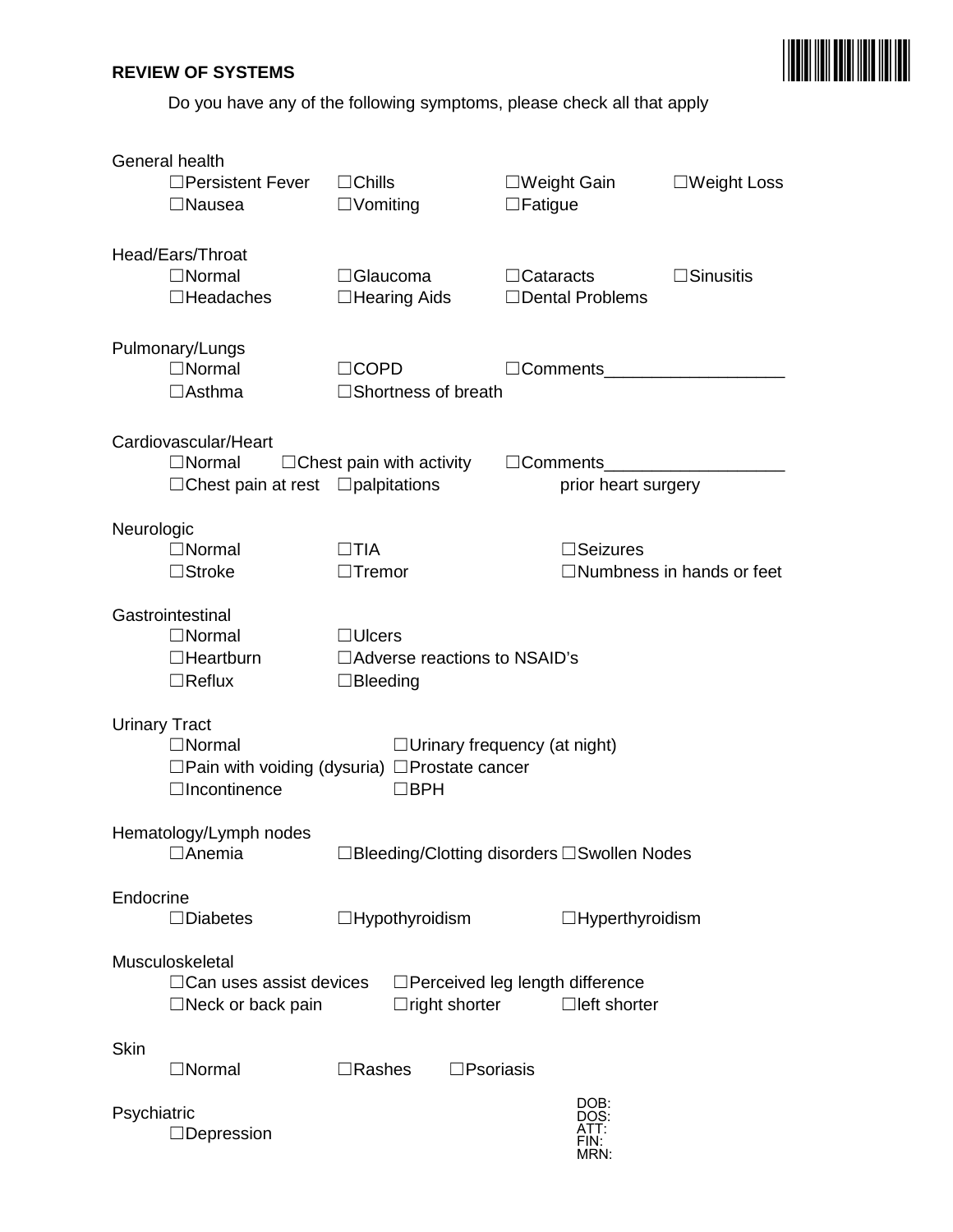

### **Physical Exam**

| <b>Vital Signs:</b>      |                      |
|--------------------------|----------------------|
| $\square$ Ht: __________ |                      |
| $\square Wt$ :           |                      |
|                          | $\Box$ Pulse: $\Box$ |
| BP: __                   |                      |

☐**Constitutional**: [Alert oriented, in no apparent distress. He/she is in good spirits and demonstrates appropriate affect]

☐**Gait**: [Normal Coordination]

#### **Trendelenburg / antalgic / ataxic slight / mild / moderate / severe**

☐**Neck:** [No deformity, symmetric non-painful range of motion. No cervical lymphadenopathy appreciated.]

□Spine: [No deformity, Symmetric range of motion within normal limits.]

☐**Upper extremities**: [No visible deformities, full pain-less range of motion in all joints with good stability. The patient has adequate strength to manage assistive devices.]

☐**Hip:** [No visible deformities noted.]

| <b>ROM</b>                    | R       |         |
|-------------------------------|---------|---------|
| Extension                     | $\circ$ | $\circ$ |
| Flexion                       | $\circ$ | $\circ$ |
| <b>ABduction</b>              | $\circ$ | $\circ$ |
| ADduction                     | $\circ$ | $\circ$ |
| <b>Internal Rotation</b>      | $\circ$ | $\circ$ |
| <b>External Rotation</b>      | $\circ$ | $\circ$ |
|                               | $\circ$ | $\circ$ |
| Stinchfield                   | $\circ$ | $\circ$ |
| Greater trochanter tenderness | $\circ$ | $\circ$ |

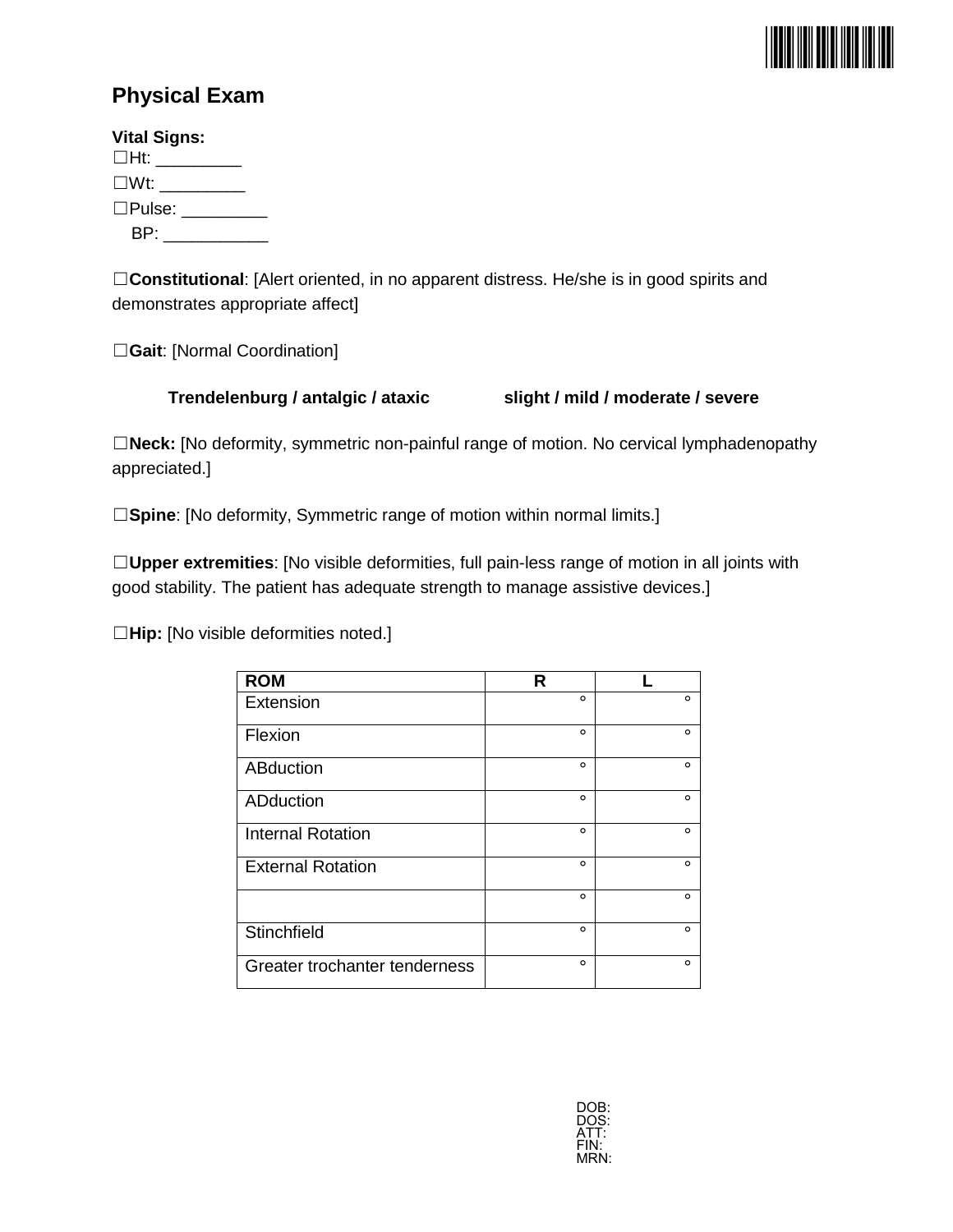

| $\Box$ ROM                       | <b>RIGHT</b>                                 | LEFT                             |
|----------------------------------|----------------------------------------------|----------------------------------|
| Extension                        | $\circ$                                      | $\circ$                          |
| Flexion                          | $\circ$                                      | $\circ$                          |
| $\Box$ Alignment                 | ° varus/valgus                               | ° varus/valgus                   |
| Passively corrects               | Y/N/partially                                | Y/N/partially                    |
| $\Box$ Stability                 |                                              |                                  |
| Varus/Valgus Stress              | $Intact/\_\_\circ$ varus $/\_\_\circ$ valgus | Intact/____° varus /____° valgus |
| <b>Anterior/Posterior Stress</b> |                                              |                                  |
| $\Box$ Effusion                  | None/trace/mild/mod/large                    | None/trace/mild/mod/large        |
| $\Box$ Crepitus                  | $- / + / + +$ ; M/L/PF                       | $- / + / + +$ ; M/L/PF           |
| ∃Skin                            | Intact/scar(s)/sinus/wound                   | Intact/scar(s)/sinus/wound       |

#### **Lower extremities:**

#### ☐**Peripheral Pulses**:

| Dorsalis pedis:   | $R = 1 + 2 + 3 +$ | $L = 1 + 2 + 3 +$ |
|-------------------|-------------------|-------------------|
| Posterior tibial: | $R = 1 + 2 + 3 +$ | $L = 1 + 2 + 3 +$ |

☐**Motor**: [5/5 motor strength for bilateral ankle dorsiflexion, plantar flexion, RHL and FHL.]

|                           | <b>Right</b>              | Left |
|---------------------------|---------------------------|------|
| <b>Ankle Dorsiflexion</b> | 1 2 3 4 5 /5 1 2 3 4 5 /5 |      |
| Ankle plantar flexion     | 1 2 3 4 5 /5 1 2 3 4 5 /5 |      |
| EHL                       | 1 2 3 4 5 /5 1 2 3 4 5 /5 |      |
| <b>FHI</b>                | 1 2 3 4 5 /5 1 2 3 4 5 /5 |      |

□Sensory: [No focal deficits appreciated bilateral lower extremities.]

|                                  | Right                                                       | Left |
|----------------------------------|-------------------------------------------------------------|------|
| Medial lower leg                 | Intact / diminished / absent   Intact / diminished / absent |      |
| Lateral lower leg                | Intact / diminished / absent   Intact / diminished / absent |      |
| Dorsal foot                      | Intact / diminished / absent   Intact / diminished / absent |      |
| Plantar foot                     | Intact / diminished / absent   Intact / diminished / absent |      |
| 1 <sup>st</sup> dorsal web space | Intact / diminished / absent   Intact / diminished / absent |      |

☐**Deep tendon reflexes:** [normal patellar tendon reflexes and no Babinski noted bilaterally.]

□Skin: [No visible lesions were appreciated on the upper or lower extremities to suggest inflammatory arthropathy, psoriasis, neoplasia, or inflection.]